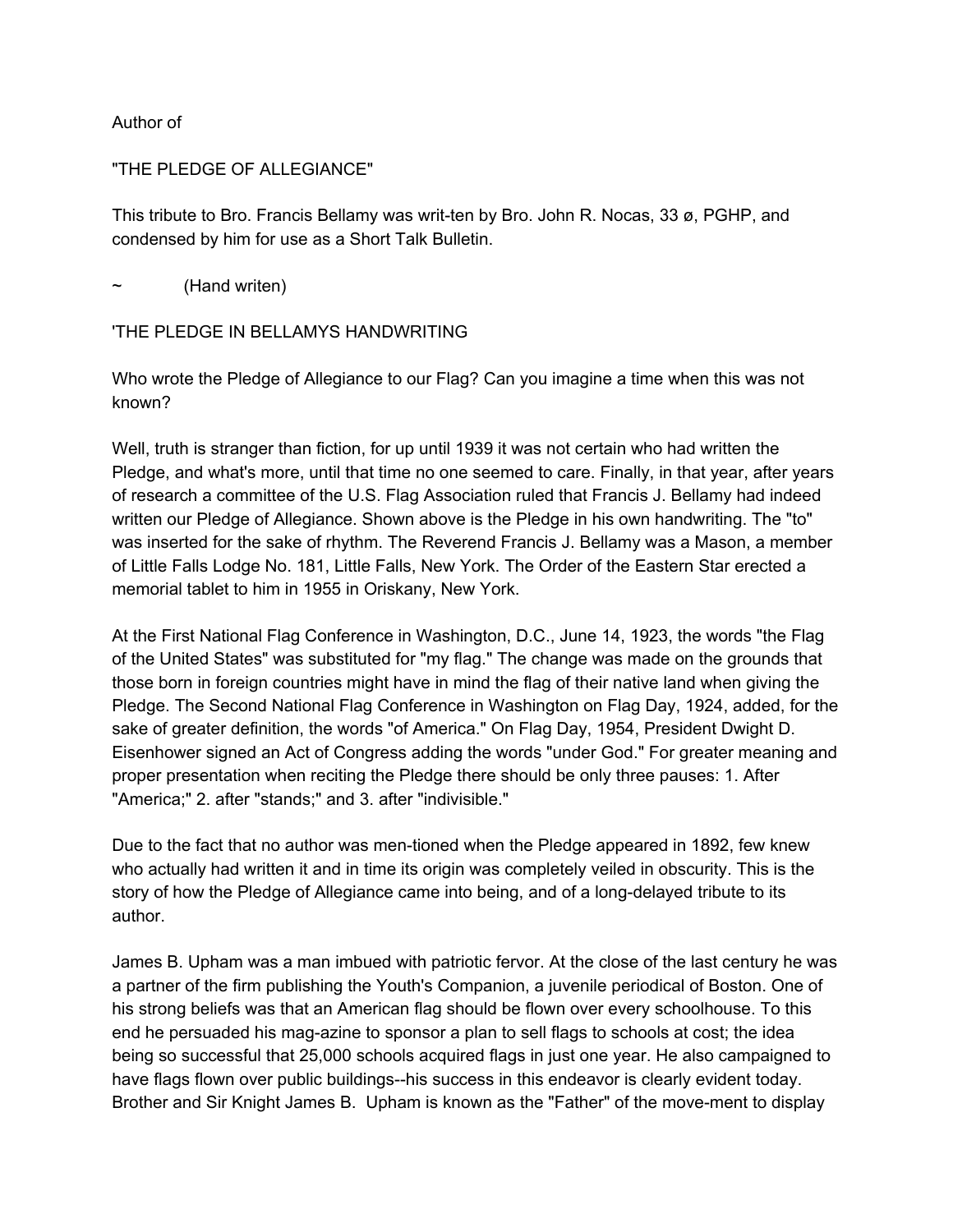flags in schools and in public places. We Masons, who pride ourselves on our patriotism, salute him! He was a member of Converse Lodge, Malden, Mass.

Brother Upham had still another idea--that on Columbus Day, 1892, the 400th anniversary of the discovery of America, every public school in the land would hold a flag-raising ceremony under the most impressive circum-stances, and every school child rededicate him-self in love and service to his country. Upham conceived this as a National Public School Celebration of Columbus Day.

Daniel S. Ford, the owner of the Youth's Companion and uncle of James Upham, ap-pointed Francis Bellamy, a member of the Youth's Companion staff, the national chair-man of a committee to enlist the support of educators, mayors, governors and members of Congress in this tremendous undertaking. The results of their labors surpassed their fondest dreams, for the President of the United States, Benjamin Harrison, enthusiastically endorsed the plan and declared a national holiday for Columbus Day, October 21, 1892.

There was great excitement in the schools throughout the land during the months preced-ing the great day of celebration. Committees were busy at every school, planning the Colum-bus Day program down to its finest detail. It was understood by all that the climax and the most important and impressive part of the cere-mony would be the raising of the Flag and the salute to it by the students. In preparing the suggested program for the Columbus Day Observance to be printed in the Youth's Com-panion, James Upham hesitated when he came to the salute by the students. He was not entire-ly satisfied with the "Balch" salute, then in common usage. This was written in 1887 by Colonel George T. Balch, and went:

'' We give our heads and our hearts to God and our country--

One country, one language, one flag. ''

A variation of this was:

"I give my heart and my hand to my

Country:

One country, one language, one flag. ''

Upham discussed his dilemma with Francis Bellamy and asked for his help. Here is Bellamy's account of the thoughts that went through his mind as he wrote the Pledge of Allegiance to the Flag--note the attention he gave to each word of the Pledge:

Mr. Upham and I spent many hours in considering the revision of this salute. Each one sug-gested that the other write a new salute. It was my thought that a vow of loyalty or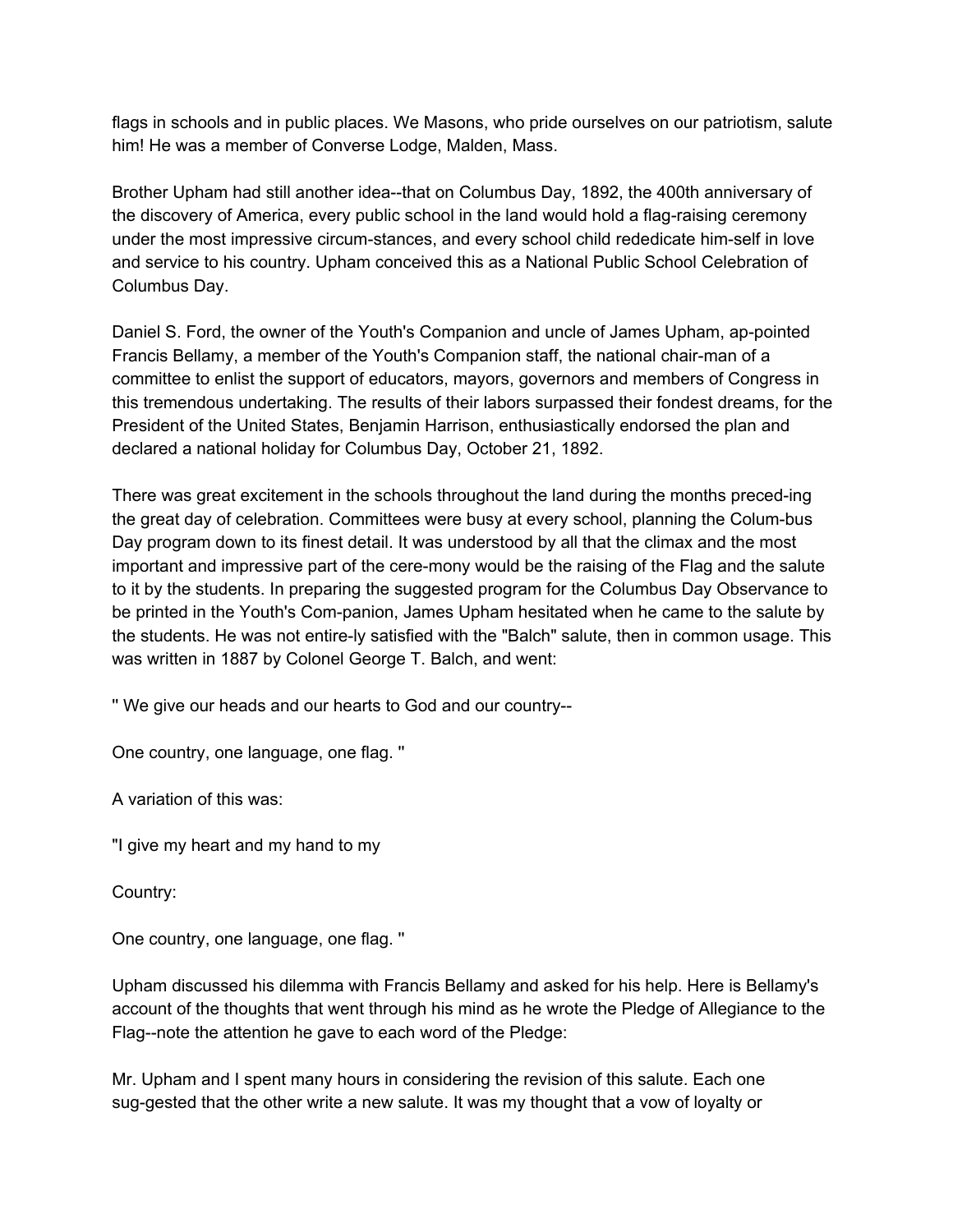allegiance to the flag should be the dominant idea. I especially stressed the word ''allegiance. '' So Mr. Upham told me to try it out on that line.

It was a warm evening in August, 1892, in my office in Boston, that I shut myself in my room alone to formulate the actual pledge. Beginning with the new word "allegiance," I first decided that pledge was a better school word than "vow" or "swear''; and that the first person singular should be used, and that ''my" flag was preferable to "the'' When those first words, "I pledge allegiance to my flag'' looked up at me from the scratch paper, the start appeared promising. Then: should it be "country,'' "nation," or ''Republic?" "Republic'' won because it distinguished the form of government chosen by the fathers and established by the Revolution. The true reason for allegiance to the flag is the ''Republic for which it stands."

Now how should the vista be widened so as to teach the national fundamentals? I laid down my pencil and tried to pass our history in re-view. It took in the sayings of Washington, the arguments of Hamilton, the Webster-Hayne debate, the speeches of Seward and Lincoln, the Civil War. After many attempts, all that pictured struggle reduced itself to three words, "One Nation, indivisible. ''

To reach that compact brevity, conveying the facts of a single nationality and of an indi-visibility both of states and of common inter-ests, was as I recall, the most arduous phase of the task, and the discarded experiments at phrasing overflowed the scrap basket.

But what of the present and future of this indivisible Nation here presented for allegiance? What were the old and fought-out issues which always will be issues to be fought for? Especial-ly, what were the basic national doctrines bear-ing upon the acute questions already agitating the public mind? Here was a temptation to repeat the historic slogan of the French Revolution, imported by Jefferson, ''liberty, equality, fraternity. '' But that was rather quickly rejected as fraternity was too remote of realization, and equality was a dubious word. What doctrines, then, would everybody agree upon as the basis of Americanism? ''Liberty and Justice'' were surely basic, were uneatable, and were all that any one Nation could handle. If these were exercised ''for all'' they involved the spirit of equality and fraternity. So that final line came with a cheering rush. As a clincher, it seemed to assemble the past and to promise the future.

That, I remember, is how the sequence of ideas grew and how the words were found. I called for Mr. Upham and repeated it to him with full emphasis.

"I pledge allegiance to my flag and to the Republic for which it stands, one nation, indi-visible, with Liberty and Justice for all. ''

Thus was our Pledge of Allegiance born-- and it was proclaimed with great rejoicing throughout the land on October 21, 1892. In writing the Pledge Bellamy was only fulfilling one of his many assignments for the magazine, but those who knew the man himself knew also that he was fulfilling a deep desire to compose a simple dignified message of loyalty which would convey the